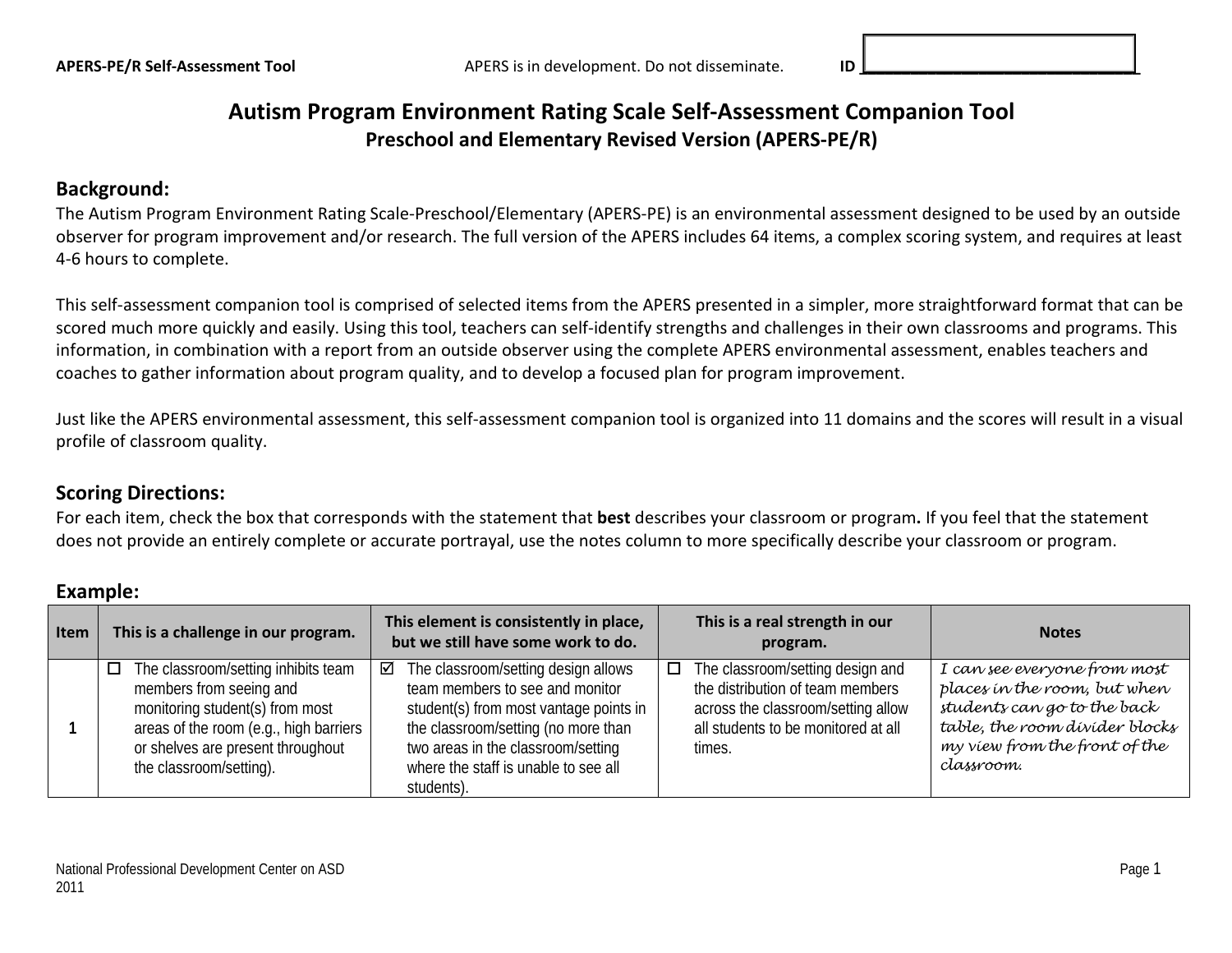# *Learning Environments*

| <b>Item</b>    | This is a challenge in our program.                                                                                                                                                                              | This element is consistently in place,<br>but we still have some work to do.                                                                                                                                                                                                                                                                                                                                                             | This is a real strength in our<br>program.                                                                                                                                                                                                   | <b>Notes</b> |
|----------------|------------------------------------------------------------------------------------------------------------------------------------------------------------------------------------------------------------------|------------------------------------------------------------------------------------------------------------------------------------------------------------------------------------------------------------------------------------------------------------------------------------------------------------------------------------------------------------------------------------------------------------------------------------------|----------------------------------------------------------------------------------------------------------------------------------------------------------------------------------------------------------------------------------------------|--------------|
|                | The classroom/setting inhibits team<br>□<br>members from seeing and<br>monitoring student(s) from most<br>areas of the room (e.g., high barriers<br>or shelves are present throughout<br>the classroom/setting). | The classroom/setting design allows<br>$\Box$<br>team members to see and monitor<br>student(s) from most vantage points in<br>the classroom/setting (no more than<br>two areas in the classroom/setting<br>where the staff is unable to see all<br>students).                                                                                                                                                                            | The classroom/setting design and<br>$\Box$<br>the distribution of team members<br>across the classroom/setting allow<br>all students to be monitored at all<br>times.                                                                        |              |
| $\overline{2}$ | Students do not have their own<br>ப<br>space to store personal items (e.g.,<br>locker).                                                                                                                          | There are a sufficient number of<br>◐<br>classroom spaces so that each<br>student has a place to store personal<br>items. These spaces are labeled in a<br>developmentally appropriate manner<br>(e.g., picture symbols are used instead<br>of or paired with written words versus<br>written words only for students with<br>limited language abilities, numbered<br>lockers) so that students can readily<br>identify their own space. | The learning environment is<br>□<br>designed so that all students are<br>able to independently access<br>personal space (e.g., locker, desk)<br>and materials (e.g., books, AAC<br>devices, personal electronic<br>devices, schedules, etc.) |              |
| 3              | No physical structure or clear<br>$\Box$<br>physical or visual boundaries exist<br>to support students' understanding<br>of what activities take place in<br>particular locations.                               | Physical structure or boundaries exist<br>$\Box$<br>in most activity/learning areas based<br>upon individual student needs to<br>support students' understanding of<br>activities that take place in specific<br>locations.                                                                                                                                                                                                              | Physical structure or boundaries<br>$\Box$<br>exist in all activities based upon<br>individual student needs to support<br>students' understanding of activities<br>that take place in specific locations.                                   |              |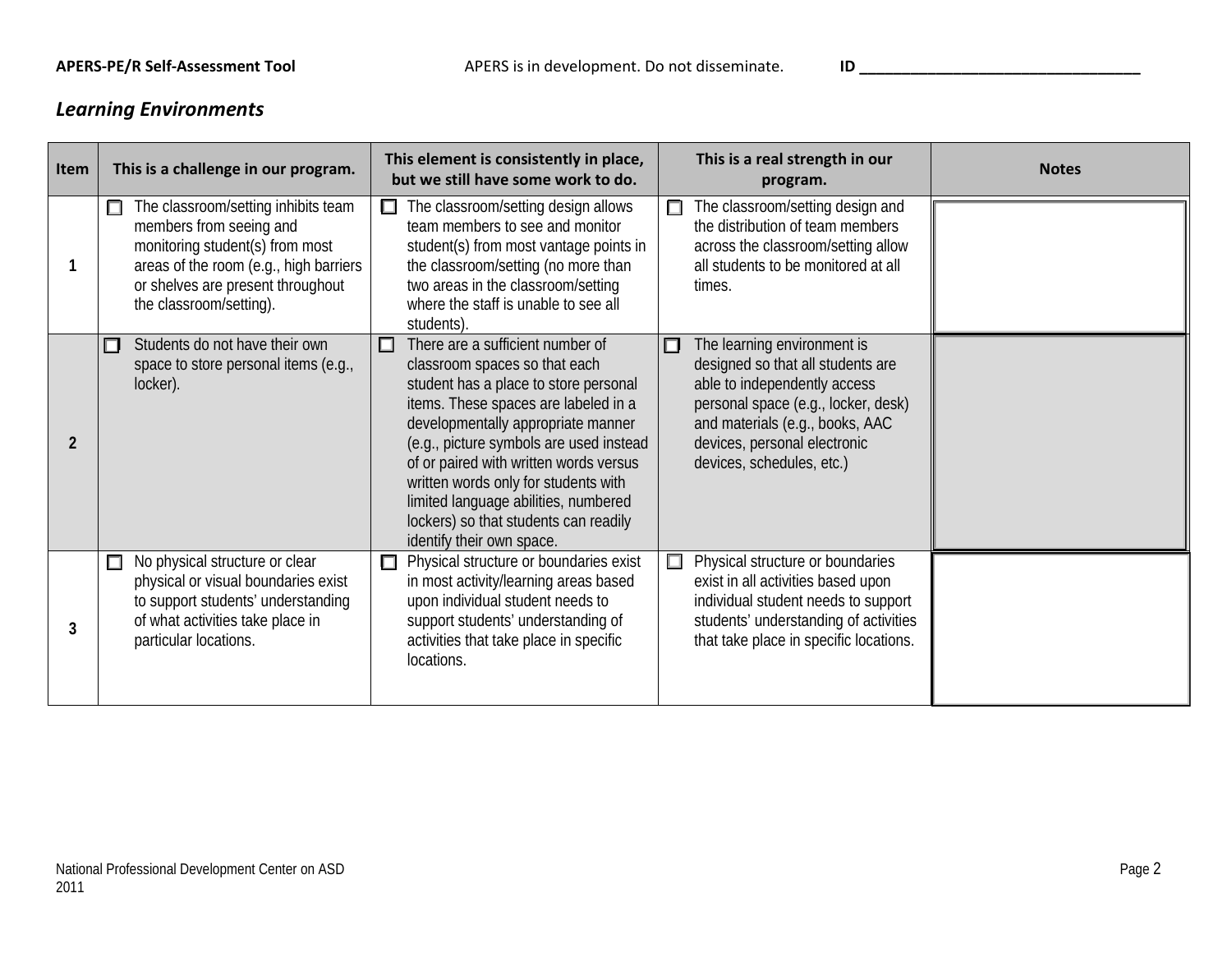# *Learning Environment Structure and Schedule*

| Item | This is a challenge in our program.                                                                                                                                                                                                                                                                                         | This element is consistently in place,<br>but we still have some work to do.                                                                                                                                                                                                                                                                                                                                   | This is a real strength in our<br>program.                                                                                                                                                                                                                                                                                                                                             | <b>Notes</b> |
|------|-----------------------------------------------------------------------------------------------------------------------------------------------------------------------------------------------------------------------------------------------------------------------------------------------------------------------------|----------------------------------------------------------------------------------------------------------------------------------------------------------------------------------------------------------------------------------------------------------------------------------------------------------------------------------------------------------------------------------------------------------------|----------------------------------------------------------------------------------------------------------------------------------------------------------------------------------------------------------------------------------------------------------------------------------------------------------------------------------------------------------------------------------------|--------------|
|      | Schedules and/or written<br>$\Box$<br>instructions (e.g., classroom<br>assignments, written reminders) are<br>not posted in the classroom.<br>No individual schedules of visual<br>supports are used to support<br>student transitions.                                                                                     | Schedules and/or written instructions<br>п<br>(e.g., classroom assignments, written<br>reminders) are posted in the<br>classroom. Some students have<br>portable schedules (i.e. assignment<br>notebook, planner, daily schedule) to<br>support transitions.                                                                                                                                                   | Schedules and/or written<br>$\Box$<br>instructions are provided in a variety<br>of formats (e.g., picture, written)<br>when necessary. Most students<br>have portable schedules (i.e.<br>assignment notebook, planner, daily<br>schedule) to support transitions.                                                                                                                      |              |
| 5    | Students are not forewarned or<br>prepared for classroom/setting<br>transitions, and are not provided<br>with class instruction and/or<br>community-based activities<br>regarding how to handle unexpected<br>transitions and unstructured periods<br>of time (e.g., what to do while<br>waiting for bus, waiting in line). | Students are regularly prepared for<br>$\Box$<br>classroom/setting transitions or<br>disruptions and changes in routines,<br>and are sometimes provided<br>instruction during school-based<br>activities regarding how to handle<br>unexpected transitions (e.g., fire alarm,<br>power outage) and unstructured<br>periods of time (e.g., what to do while<br>waiting in lunch line, going to an<br>assembly). | Students are always prepared for<br>П<br>transitions or disruptions and<br>changes in routines (e.g., informed<br>in advance of changes in routine or<br>activity), and are always prepared<br>for handling unexpected transitions<br>(e.g., fire alarm, power outage) and<br>unstructured periods of time (e.g.,<br>what to do while waiting in lunch<br>line, going to an assembly). |              |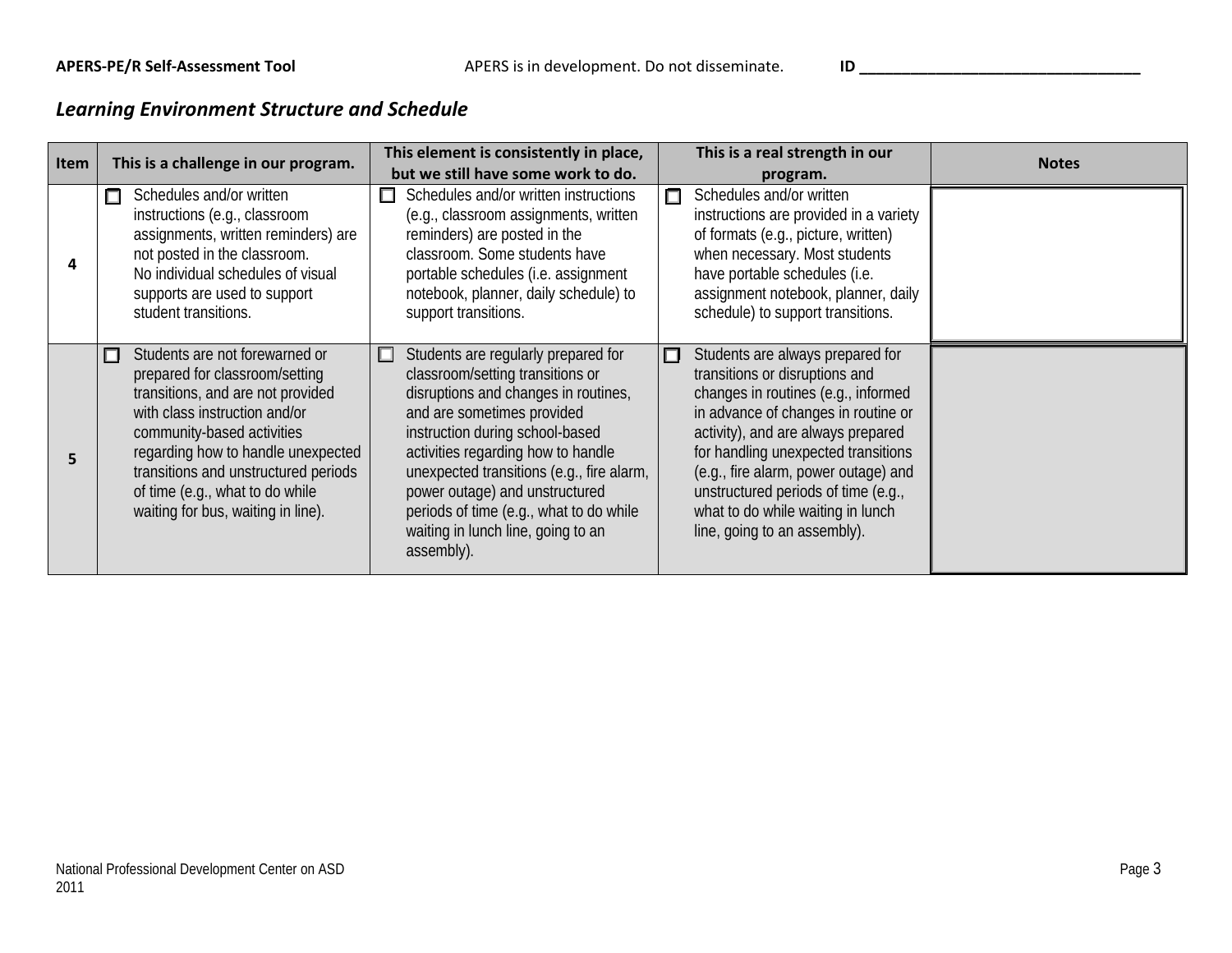# *Positive Learning Climate*

| Item | This is a challenge in our program.                                                                                                                         | This element is consistently in place,<br>but we still have some work to do.                                                                                                                                                                                                 | This is a real strength in our<br>program.                                                                                                                                                                                 | <b>Notes</b> |
|------|-------------------------------------------------------------------------------------------------------------------------------------------------------------|------------------------------------------------------------------------------------------------------------------------------------------------------------------------------------------------------------------------------------------------------------------------------|----------------------------------------------------------------------------------------------------------------------------------------------------------------------------------------------------------------------------|--------------|
| 6    | $\Box$ Team members often interact with<br>students using a negative tone and do<br>not appear respectful of students'<br>cultural or linguistic diversity. | $\Box$ Most key team member-student<br>interactions are positive, respectful, and<br>warm (e.g., show respect for student's<br>feelings, listen attentively, make eye<br>contact). These interactions appear<br>respectful of students' cultural or<br>linguistic diversity. | $\Box$ All team members in the<br>classroom/setting engage students in<br>positive, respectful, and warm<br>interactions. These interactions appear<br>respectful of students' cultural or<br>linguistic diversity.        |              |
| 7    | $\Box$ Team members do not acknowledge<br>students' efforts and positive<br>behaviors.                                                                      | $\Box$ Key team member consistently<br>acknowledges students' efforts and<br>uses effective approaches to<br>acknowledge students efforts informally<br>(e.g., pats on back, high fives) and/or<br>formally (e.g., homework pass, soda,<br>rewards, graded materials).       | $\Box$ All team members consistently<br>acknowledges students' efforts in an<br>individualized way, both informally<br>(e.g., pats on the back, high fives)<br>AND formally (e.g., notes, rewards,<br>graded materials).   |              |
| 8    | $\Box$ Team members are not aware of<br>student engagement levels and do not<br>respond to off-task behavior in a<br>timely manner.                         | $\Box$ Key team member is aware of student<br>engagement levels and responds to off-<br>task behavior in a timely manner by<br>redirecting students to task and<br>remaining with students until they are<br>engaged in an activity.                                         | Team members are aware of student<br>engagement levels and respond to off-<br>task behavior in a timely manner by<br>redirecting students to task and<br>remaining with students until they are<br>engaged in an activity. |              |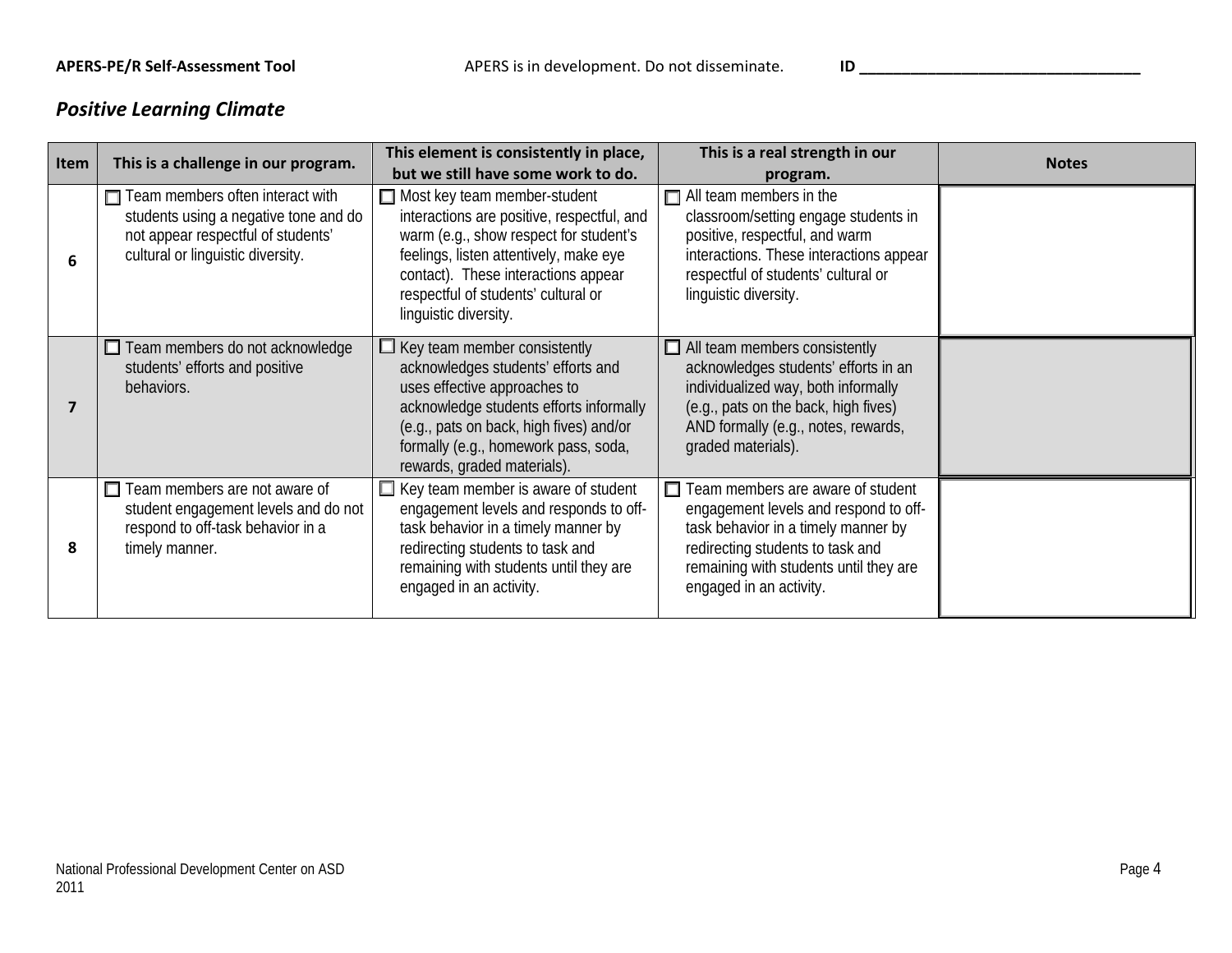#### *Assessment*

| Item      | This is a challenge in our program.                                                                                                                                                                                  | This element is consistently in place,<br>but we still have some work to do.                                                                                                                                                                                                                                                                                                                                                                                   | This is a real strength in our<br>program.                                                                                                                                                                                                                                                                                                                                                                                                                                                                                                                                                                                                                                                                                                                                                                                                  | <b>Notes</b> |
|-----------|----------------------------------------------------------------------------------------------------------------------------------------------------------------------------------------------------------------------|----------------------------------------------------------------------------------------------------------------------------------------------------------------------------------------------------------------------------------------------------------------------------------------------------------------------------------------------------------------------------------------------------------------------------------------------------------------|---------------------------------------------------------------------------------------------------------------------------------------------------------------------------------------------------------------------------------------------------------------------------------------------------------------------------------------------------------------------------------------------------------------------------------------------------------------------------------------------------------------------------------------------------------------------------------------------------------------------------------------------------------------------------------------------------------------------------------------------------------------------------------------------------------------------------------------------|--------------|
| 9         | $\Box$ Team members do not invite parents<br>and/or family members to be involved<br>in the assessment process.                                                                                                      | $\Box$ Team members invite parents and/or<br>family members to be involved in parts<br>of the assessment process (e.g.,<br>interview, questionnaire).                                                                                                                                                                                                                                                                                                          | Team members invite parents and/or<br>$\Box$<br>family members to be actively involved<br>throughout the assessment process<br>(e.g., provide information about<br>student performance at home,<br>student's interests).                                                                                                                                                                                                                                                                                                                                                                                                                                                                                                                                                                                                                    |              |
| <b>10</b> | Data does not drive instructional<br>planning. This may be due to a lack<br>of data collection, data tools that do<br>not capture useful information, or the<br>lack of a process to make decision<br>based on data. | $\Box$ There are some elements of data-based<br>instruction.<br>Data are collected on IEP goals in<br>$\bullet$<br>at least two formats (e.g., formal<br>and informal assessments, direct<br>observations, written narratives,<br>criterion-referenced instruments,<br>interviews with families), and during<br>at least two activities.<br>Key team member is able to<br>articulate how he/she uses data to<br>quide instructional decisions and<br>planning. | Data-based instruction drives<br>instructional planning.<br>Data are collected on IEP goals<br>in multiple formats (e.g., formal<br>and informal assessments, direct<br>observations, written narratives,<br>criterion-referenced instruments,<br>interviews with families) and<br>during three or more activities.<br>Common accepted standards for<br>data analysis are used to<br>evaluate student progress and<br>quide instructional decisions<br>(e.g., at least 3 data points are<br>collected before evaluating and<br>drawing conclusions from data;<br>level, trend, and variability are<br>examined when inspecting data;<br>if the data show a flat trend or a<br>trend in the undesired direction<br>then instruction/intervention is<br>altered).<br>When appropriate, students are<br>involved in monitoring of IEP<br>goals |              |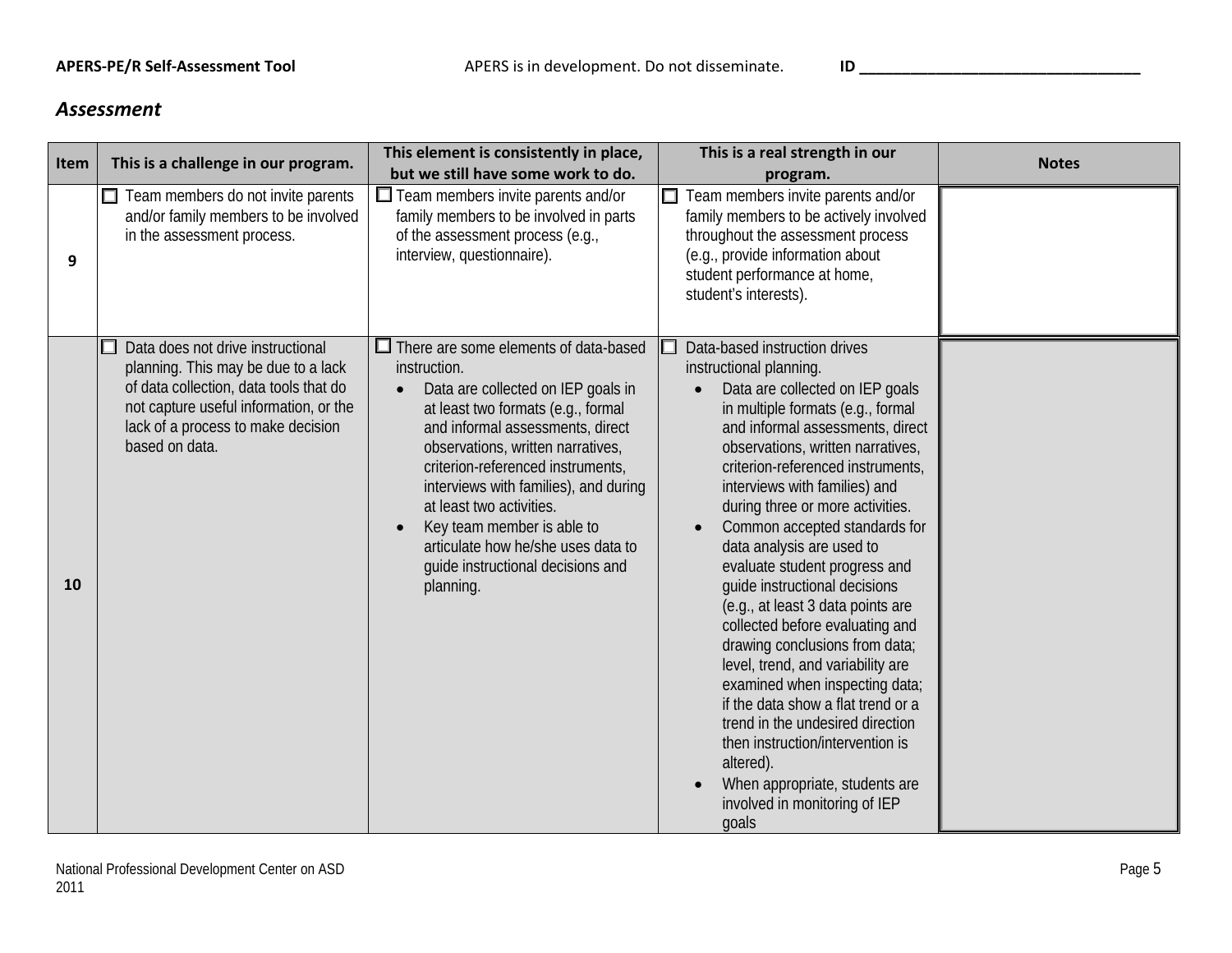# *Assessment (Continued)*

| Item | This is a challenge in our program.                                                                                    | This element is consistently in place,                                                                                                                                                                                                                                                         | This is a real strength in our                                                                                                                                                                                                                                                                                                                                                                                                                                                                                                                                                                                                           | <b>Notes</b> |
|------|------------------------------------------------------------------------------------------------------------------------|------------------------------------------------------------------------------------------------------------------------------------------------------------------------------------------------------------------------------------------------------------------------------------------------|------------------------------------------------------------------------------------------------------------------------------------------------------------------------------------------------------------------------------------------------------------------------------------------------------------------------------------------------------------------------------------------------------------------------------------------------------------------------------------------------------------------------------------------------------------------------------------------------------------------------------------------|--------------|
|      |                                                                                                                        | but we still have some work to do.                                                                                                                                                                                                                                                             | program.                                                                                                                                                                                                                                                                                                                                                                                                                                                                                                                                                                                                                                 |              |
| 11   | Assessments do not include<br>information related to transitions<br>between grades, programs, or other<br>transitions. | Assessments include information on<br>skills needed for successful transitions<br>(between grades, programs, etc.) and<br>provide specific information about<br>upcoming transitions. Team members<br>make consistent efforts to involve<br>families in assessment and transition<br>planning. | Comprehensive assessments for<br>transition are conducted that include<br>the following elements:<br>Assessments include information<br>on skills needed for successful<br>transitions (between grades,<br>programs, etc.) and provide<br>specific information about<br>upcoming transitions.<br>Team members make consistent<br>efforts to involve families in<br>assessment and transition<br>planning.<br>Practitioner(s) from student's<br>next educational program is<br>invited to contribute to<br>assessment and transition<br>planning process.<br>Assessment results are shared<br>with students' next educational<br>program. |              |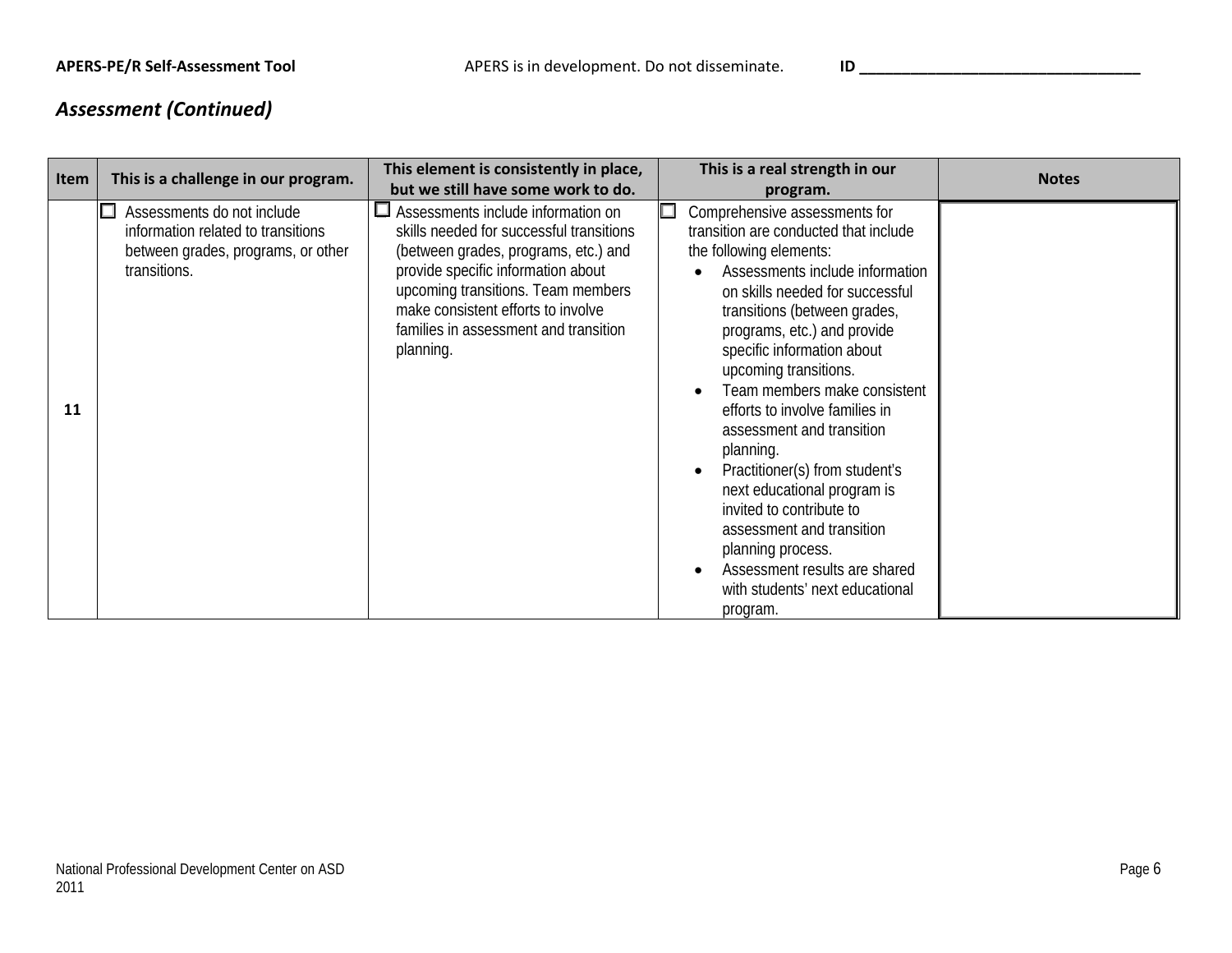### *Curriculum and Instruction*

| Item | This is a challenge in our program.                                                                                                                                                                                                                                                           | This element is consistently in place,<br>but we still have some work to do.                                                                                                                                                                                                                                                                                                                                                 | This is a real strength in our<br>program.                                                                                                                                                                                                                                                                              | <b>Notes</b> |
|------|-----------------------------------------------------------------------------------------------------------------------------------------------------------------------------------------------------------------------------------------------------------------------------------------------|------------------------------------------------------------------------------------------------------------------------------------------------------------------------------------------------------------------------------------------------------------------------------------------------------------------------------------------------------------------------------------------------------------------------------|-------------------------------------------------------------------------------------------------------------------------------------------------------------------------------------------------------------------------------------------------------------------------------------------------------------------------|--------------|
| 12   | Team members do not plan and<br>implement instruction that directly<br>targets IEP goals.                                                                                                                                                                                                     | During the course of the school day, a<br>key team member plans and implements<br>instruction that directly targets IEP<br>goals.                                                                                                                                                                                                                                                                                            | During the course of the school day,<br>team members plan and implement<br>instruction that directly targets IEP<br>goals. Team members implement<br>instruction that is designed to<br>capitalize on students' strengths and<br>interests.                                                                             |              |
| 13   | One of more of the following is a<br>◻<br>problem:<br>Instructional periods are too<br>long or too short to maintain<br>students' attention and<br>engagement<br>There are a lot of distractions<br>Team members do not address<br>the distractions that occur<br>during instructional times. | Instructional periods and activities are<br>□<br>usually the appropriate length to<br>maintain students' attention and<br>engagement. There are few<br>distractions during instructional time<br>(e.g., students using the restroom,<br>students sharpening pencils, other staff<br>coming in and out of classroom). Key<br>team member addresses distractions<br>during instructional times, but they<br>continue to occur. | Not only are activities an appropriate<br>$\Box$<br>length and distractions are<br>minimized, but in addition students<br>are positioned to maximize focus on<br>task or person (e.g., team member<br>stands behind student during<br>instruction, student is seated next to<br>teacher during small group activities). |              |
| 14   | Team members provide prompts for<br>$\Box$<br>students, but tend to always give<br>the same kind of prompts (e.g.,<br>physical, verbal, gestures).<br>Sometimes team members prompt<br>too much or not enough.                                                                                | $\Box$ When needed, key team member uses a<br>clear prompting hierarchy during<br>instruction (e.g., less intensive prompts<br>followed by increased support as<br>needed).                                                                                                                                                                                                                                                  | $\Box$<br>For each student, there is an<br>individualized plan for what kind of<br>prompt to use with the student<br>initially, and what kind of prompt to<br>use next if the initial prompt did not<br>work. All staff understand this and<br>consistently prompt the student in the<br>same way.                      |              |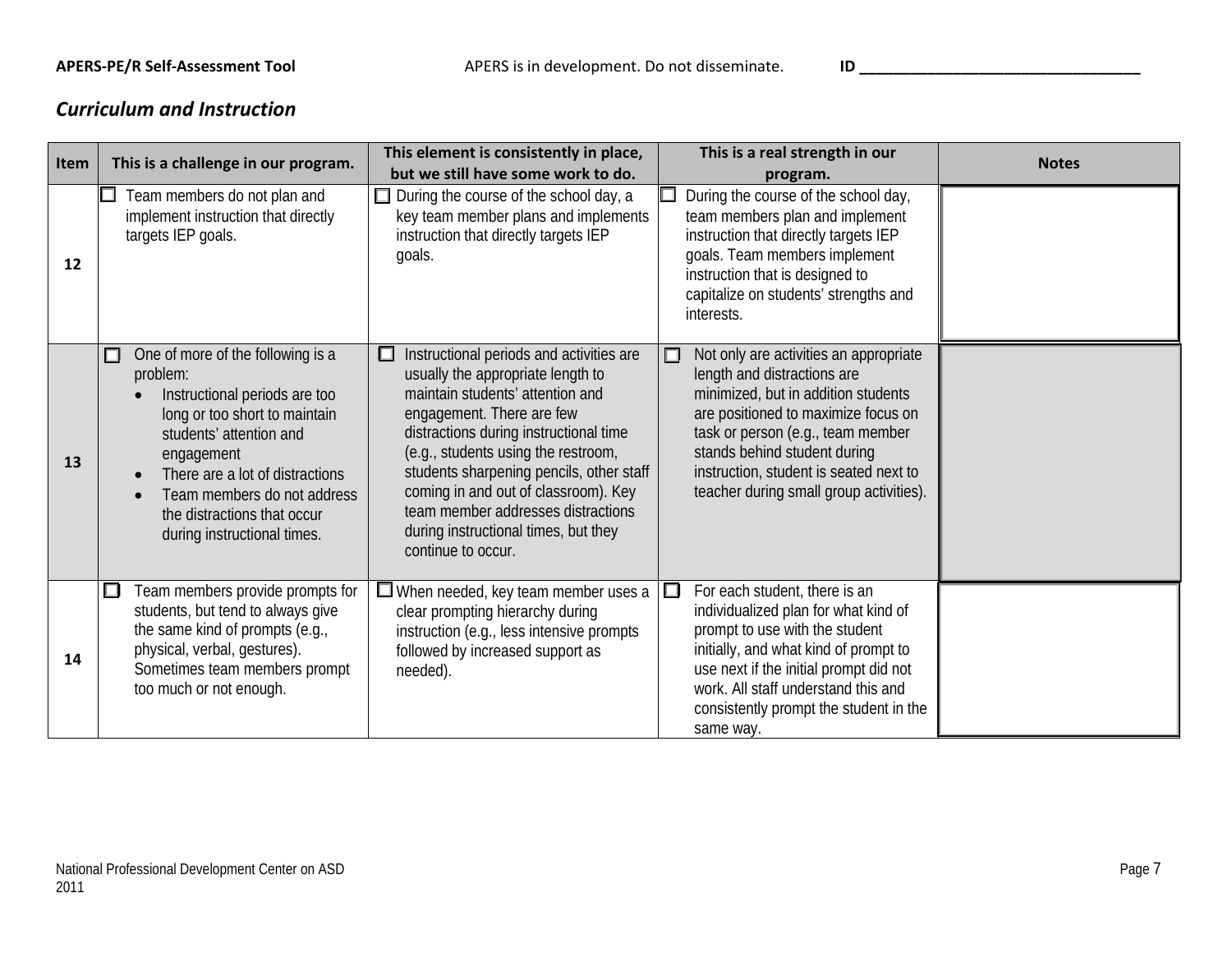## *Curriculum and Instruction (Continued)*

| <b>Item</b> | This is a challenge in our program.                                                                                                                                                                                                                                                                                          | This element is consistently in place, but<br>we still have some work to do.                                                                                                                                                                                                                     | This is a real strength in our program.                                                                                                                                                                                                                                                           | <b>Notes</b> |
|-------------|------------------------------------------------------------------------------------------------------------------------------------------------------------------------------------------------------------------------------------------------------------------------------------------------------------------------------|--------------------------------------------------------------------------------------------------------------------------------------------------------------------------------------------------------------------------------------------------------------------------------------------------|---------------------------------------------------------------------------------------------------------------------------------------------------------------------------------------------------------------------------------------------------------------------------------------------------|--------------|
| 15          | Team members do not provide<br>opportunities to generalize skills by<br>enabling student to practice skills in<br>multiple settings and across<br>multiple people (e.g., with multiple<br>adults, and/or with multiple<br>students).                                                                                         | $\Box$ Key team member provides opportunities to<br>generalize skills by enabling student to<br>practice skills in multiple settings and<br>across multiple people (e.g., multiple<br>adults, and/or with multiple students).                                                                    | Team members provide opportunities to<br>generalize skills by enabling student to<br>practice skills in multiple settings and<br>across multiple people (e.g., multiple<br>adults, and/or with multiple students).                                                                                |              |
| <b>16</b>   | No visual supports are used<br>$\Box$<br>during instruction (e.g., outlines or<br>notes for class period, teacher<br>writes instructions for assignments<br>on the board, PowerPoint during<br>lectures, "First, then," timers,<br>scripts).                                                                                 | Visual supports are available and are<br>□<br>sometimes used during instruction (e.g.,<br>outlines or notes for class period, teacher<br>writes instructions for assignments on the<br>board, PowerPoint during lectures, "First,<br>then," timers, scripts).                                    | Visual supports are routinely used and<br>are individualized and available across<br>settings and activities (e.g., outlines for<br>class period, teacher writes<br>instructions for assignments on the<br>board, PowerPoint during lectures,<br>timers, "First, then," timers, scripts).         |              |
| 17          | During instruction, team members<br>give students few, if any<br>opportunities to respond<br>(communicate a response to a<br>question or prompt) (e.g.,<br>answering a question verbally or<br>with AAC, writing a written<br>response, gesturing a response,<br>demonstrating understanding by<br>completing a task, etc.). | During instruction, key team member gives<br>students multiple opportunities to respond<br>(communicate a response to a question or<br>prompt), provides frequent feedback to<br>student responses (correcting errors as<br>appropriate), and adjusts instruction based<br>on student responses. | During instruction, all team members<br>give students multiple opportunities to<br>respond (communicate a response to a<br>question or prompt), provide frequent<br>feedback to student responses<br>(correcting errors as appropriate), and<br>adjust instruction based on student<br>responses. |              |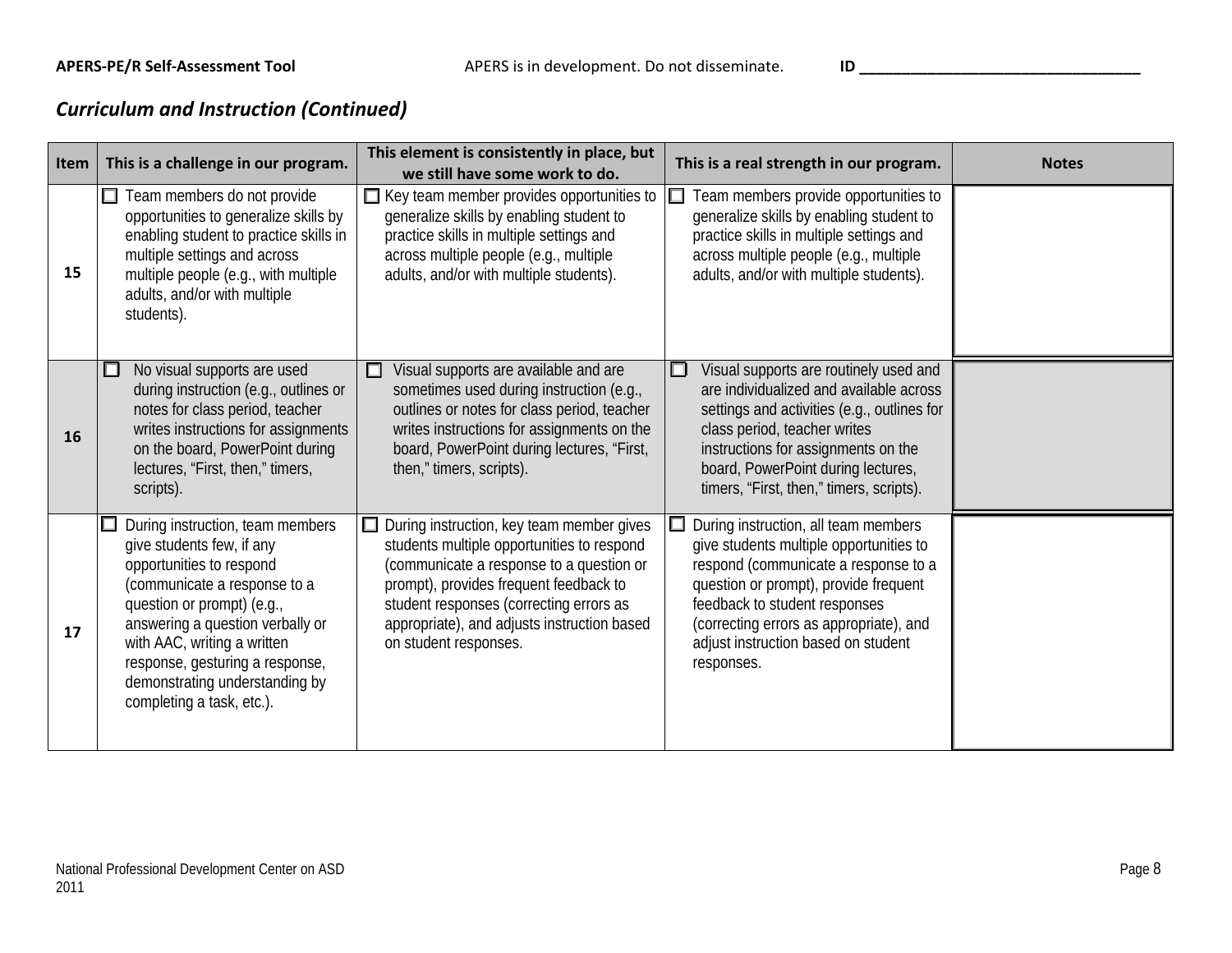### *Communication*

| <b>Item</b> | This is a challenge in our<br>program.                                                                                                                                                                                                                                                                             | This element is consistently in place, but<br>we still have some work to do.                                                                                                                                                                                                                                                                                                                                                                                                                                      | This is a real strength in our program.                                                                                                                                                                                                                                                                                                                                                                                                                       | <b>Notes</b> |
|-------------|--------------------------------------------------------------------------------------------------------------------------------------------------------------------------------------------------------------------------------------------------------------------------------------------------------------------|-------------------------------------------------------------------------------------------------------------------------------------------------------------------------------------------------------------------------------------------------------------------------------------------------------------------------------------------------------------------------------------------------------------------------------------------------------------------------------------------------------------------|---------------------------------------------------------------------------------------------------------------------------------------------------------------------------------------------------------------------------------------------------------------------------------------------------------------------------------------------------------------------------------------------------------------------------------------------------------------|--------------|
| 18          | $\Box$ Team members do not use<br>strategies (e.g., environmental<br>arrangement) to encourage<br>student communication (e.g.,<br>students do not need to ask for<br>items/materials to complete<br>activities, environment is never<br>altered/modified to encourage<br>students to ask questions or<br>comment). | $\Box$ Key team member arranges environment to<br>encourage students to communicate (e.g.,<br>materials are placed just out of reach so<br>student needs to ask for them, student must<br>ask a peer for a calculator or notebook),<br>creates consistent, predictable routines and<br>manipulates established routines to promote<br>communication (e.g., pausing or changing the<br>routine), and creates opportunities within<br>classroom activities for students to respond or<br>initiate communication.    | In addition to arranging the<br>environmental arrangement to encourage<br>students to communicate, and creating<br>opportunities within classroom activities<br>for students to respond or initiate<br>communication, team members create<br>opportunities for students to<br>communicate with multiple partners (e.g.,<br>school staff, peers, community members)<br>across multiple settings.                                                               |              |
| 19          | Team members do not use<br>consistent instructional strategies<br>for promoting student<br>communication (e.g., prompting,<br>appropriate wait time,<br>reinforcement).                                                                                                                                            | $\Box$ Key team member consistently uses<br>instructional strategies to promote student<br>communication development (e.g., prompting,<br>appropriate wait time, reinforcement) in at least<br>two environments, and implements<br>individualized systematic instruction (e.g.,<br>modeling the use of the communication<br>system, teaching new vocabulary, role playing<br>conversations) that emphasizes functional<br>communication (communication that matches<br>student needs as identified in assessment) | Team members consistently use<br>instructional strategies to promote<br>student communication development<br>(e.g., prompting, appropriate wait time,<br>reinforcement) across school and<br>community environments, and implement<br>individualized systematic instruction that<br>emphasizes functional and spontaneous<br>communication, whereby the student has<br>the opportunity to initiate communication<br>without the need for prompting or cueing. |              |
| 20          | $\Box$ Team members do not ensure<br>that communication systems are<br>available for students who do not<br>have other means to functionally<br>communicate.                                                                                                                                                       | $\Box$ Key team member ensures that<br>communication systems or supports are<br>available and accessible in most activities, and<br>promotes the use of communication systems in<br>order for students to request basic needs (e.g.,<br>food, desired materials, desired activity, break)<br>and for social communication (e.g., greeting,<br>commenting, directing attention).                                                                                                                                   | Team members ensure that<br>communication systems serve multiple<br>functions (e.g., requesting, greeting,<br>commenting, protesting, gaining<br>attention) and/or forms (e.g., different<br>pictures, gesture, sign language, verbal),<br>and promote the use of communication<br>systems or supports throughout the day<br>with multiple partners.                                                                                                          |              |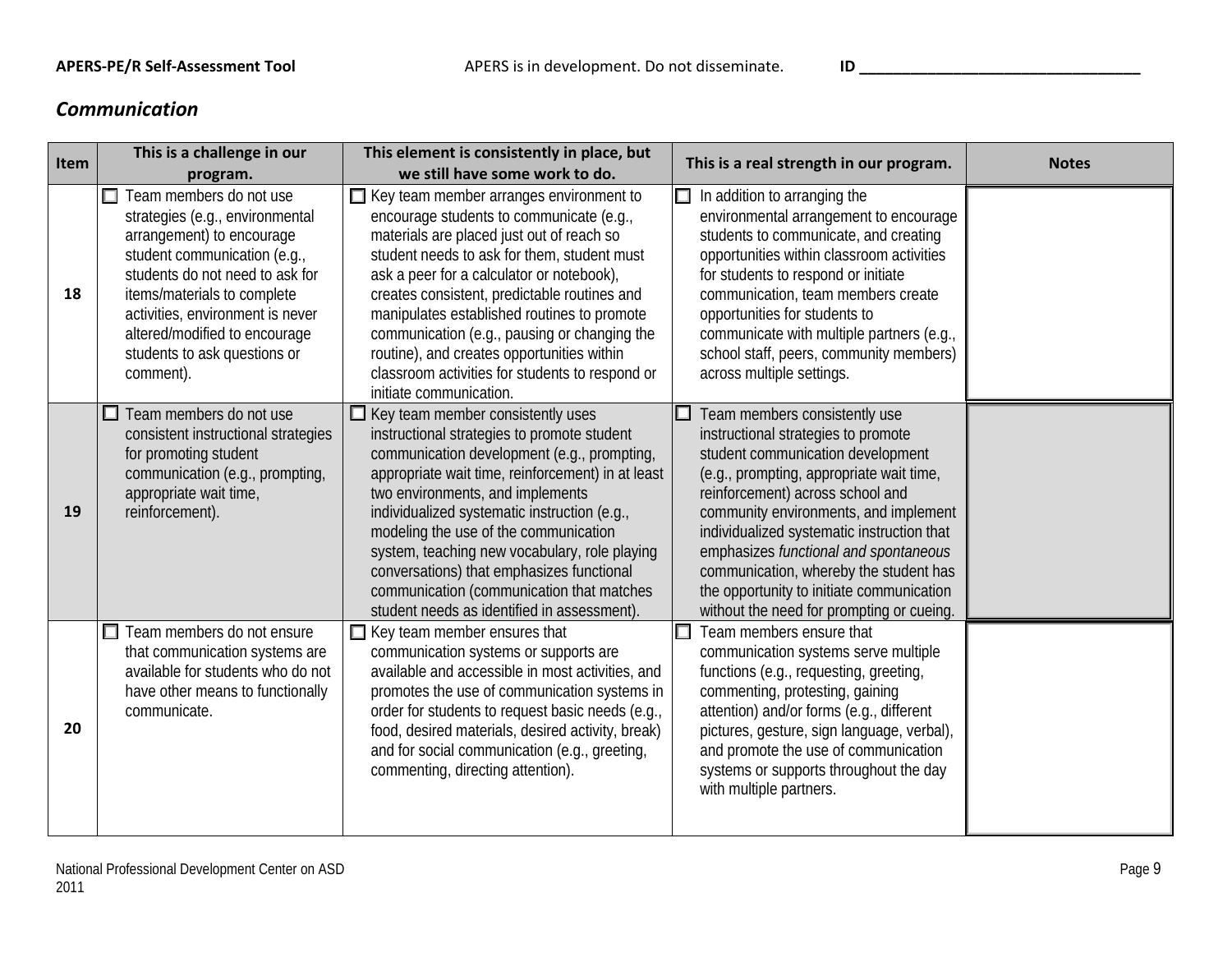## *Social Competence*

| Item | This is a challenge in our<br>program.                                                                                                                                                                                                                                                                           | This element is consistently in place, but<br>we still have some work to do.                                                                                                                                                                                                                                                                                                                                                                                                                     | This is a real strength in our program.                                                                                                                                                                                                                                                                                                                                                                                                                                                  | <b>Notes</b> |
|------|------------------------------------------------------------------------------------------------------------------------------------------------------------------------------------------------------------------------------------------------------------------------------------------------------------------|--------------------------------------------------------------------------------------------------------------------------------------------------------------------------------------------------------------------------------------------------------------------------------------------------------------------------------------------------------------------------------------------------------------------------------------------------------------------------------------------------|------------------------------------------------------------------------------------------------------------------------------------------------------------------------------------------------------------------------------------------------------------------------------------------------------------------------------------------------------------------------------------------------------------------------------------------------------------------------------------------|--------------|
| 21   | No materials or activities that<br>□<br>encourage communication<br>and social interaction are<br>implemented as part of the<br>curriculum (e.g., group<br>experiments/projects, group<br>inquiry and problem-solving,<br>vocational tasks that require<br>two or more people to<br>cooperate and work together). | $\Box$ At least two types of materials or activities that<br>encourage communication and social<br>interaction are implemented as part of the<br>curriculum (e.g., group experiments/projects,<br>group inquiry and problem-solving, vocational<br>tasks that require two or more people to<br>cooperate and work together). Materials and<br>activities that support social interaction are<br>appropriate for individual students'<br>developmental levels and are used throughout<br>the day. | $\Box$ Multiple materials and activities that<br>encourage communication and social<br>interaction are implemented as part of the<br>curriculum (e.g., group experiments/projects,<br>group inquiry and problem-solving,<br>vocational tasks that require two or more<br>people to cooperate and work together).<br>Opportunities are provided for students with<br>ASD to participate in extracurricular activities<br>with support (e.g., as needed from peers,<br>school staff, etc.) |              |
| 22   | $\Box$ Key team member or other<br>team members do not<br>conduct systematic explicit<br>instruction to promote the<br>social skills development of<br>students with ASD (e.g.,<br>social skills training, social<br>stories, peer-mediated<br>instruction).                                                     | □ Key team member conducts systematic explicit<br>instruction to promote the development of<br>social skills for students with ASD at least two<br>times per month (self-contained) OR at least<br>weekly (full inclusion) (e.g., social skills<br>training, social stories, peer-mediated<br>instruction). Typically developing peers are<br>included in social skills intervention activities.                                                                                                 | Team members conduct weekly (self-<br>contained) OR daily (full inclusion)<br>systematic explicit instruction to promote the<br>social skills development of students with<br>ASD in the classroom setting (e.g., social<br>skills training, social stories, peer-mediated<br>instruction). Social skills interventions are<br>implemented within natural environments<br>where they are needed (e.g., lunch, walking<br>in the hall).                                                   |              |
| 23   | $\Box$ Peer social networks are not<br>implemented as part of the<br>school's core curriculum (e.g.,<br>school does not provide<br>instruction to typically<br>developing peers about how<br>to be peer buddies).                                                                                                | $\Box$ Formal peer social network activities are<br>implemented during at least two school-based<br>activities (e.g., students with ASD interact with<br>typically developing peer buddies during lunch<br>and during literacy instruction).                                                                                                                                                                                                                                                     | $\Box$ Formal peer social networks are part of the<br>school's core curriculum (e.g., school<br>provides instruction to typically developing<br>peers about how to be peer buddies), and<br>numerous typically developing peers are<br>identified to be peer buddies for students<br>with ASD across school- and/or community-<br>based settings and activities (e.g., lunch,<br>recess, going to football games, sitting in<br>class, walking down the hall).                           |              |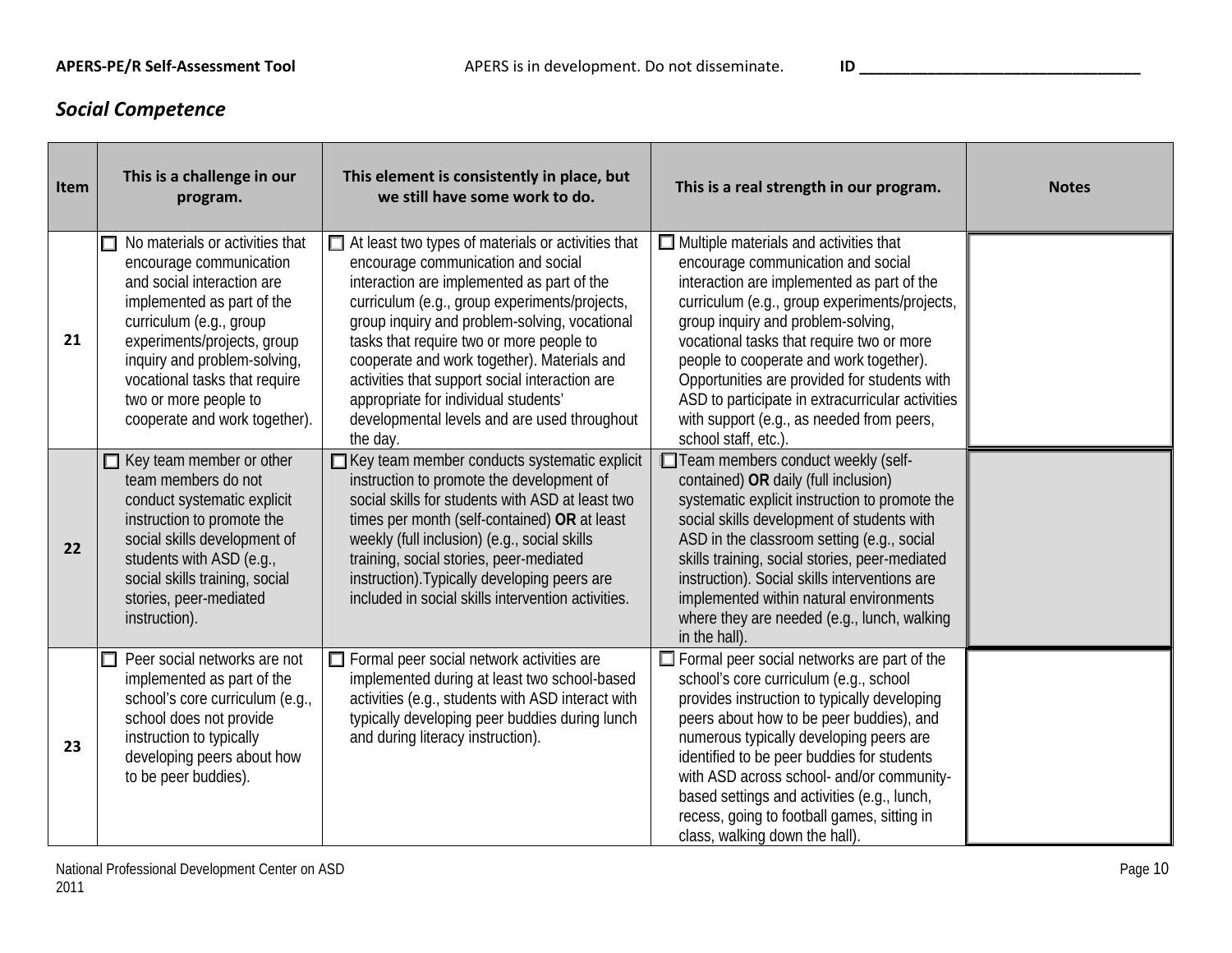# *Personal Independence & Competence*

| <b>Item</b> | This is a challenge in our program.                                                                                                                                                                                                                                                                                 | This element is consistently in place,<br>but we still have some work to do.                                                                                                                                                                                                                                                                                                                                                                     | This is a real strength in our<br>program.                                                                                                                                                                                                                                                                                                                                                  | <b>Notes</b> |
|-------------|---------------------------------------------------------------------------------------------------------------------------------------------------------------------------------------------------------------------------------------------------------------------------------------------------------------------|--------------------------------------------------------------------------------------------------------------------------------------------------------------------------------------------------------------------------------------------------------------------------------------------------------------------------------------------------------------------------------------------------------------------------------------------------|---------------------------------------------------------------------------------------------------------------------------------------------------------------------------------------------------------------------------------------------------------------------------------------------------------------------------------------------------------------------------------------------|--------------|
| 24          | No strategies are used to promote<br>$\Box$<br>students' personal independence in<br>routines and activities (e.g., picture<br>schedules, transition objects,<br>checklists, PDAs/personal<br>organizers, assignment notebooks,<br>binders, calendars, daily planners).                                             | At least two strategies are used to<br>□<br>promote students' personal<br>independence in routines and activities<br>(e.g., picture schedules, transition<br>objects, checklists, PDAs/personal<br>organizers, assignment notebooks,<br>binders, calendars, daily planners).                                                                                                                                                                     | Three or more strategies are used<br>$\Box$<br>across classroom activities to<br>promote students' personal<br>independence (e.g., picture<br>schedules, transition objects,<br>checklists, PDAs/personal<br>organizers, assignment notebooks,<br>binders, calendars, daily planners).                                                                                                      |              |
| 25          | No strategies are used to promote<br>◻<br>self-management skills (e.g.,<br>helping students recognize their<br>behavior by labeling it, helping<br>students evaluate how they<br>performed, including students in the<br>reinforcement process, keeping<br>track of assignments, keeping track<br>of class grades). | At least two strategies are used to<br>⊓<br>promote self-management skills (e.g.,<br>helping students recognize their<br>behavior by labeling it, helping<br>students evaluate how they performed,<br>including students in the reinforcement<br>process, keeping track of assignments,<br>keeping track of class grades).<br>Students are involved in the<br>determination of self-management<br>skills and strategies during team<br>meetings. | Several strategies are used to<br>□<br>promote self-management skills (e.g.,<br>helping students recognize their<br>behavior by labeling it, helping<br>students evaluate how they<br>performed, including students in the<br>reinforcement process, keeping track<br>of assignments, keeping track of<br>class grades). Students are involved<br>in monitoring data for some IEP<br>goals. |              |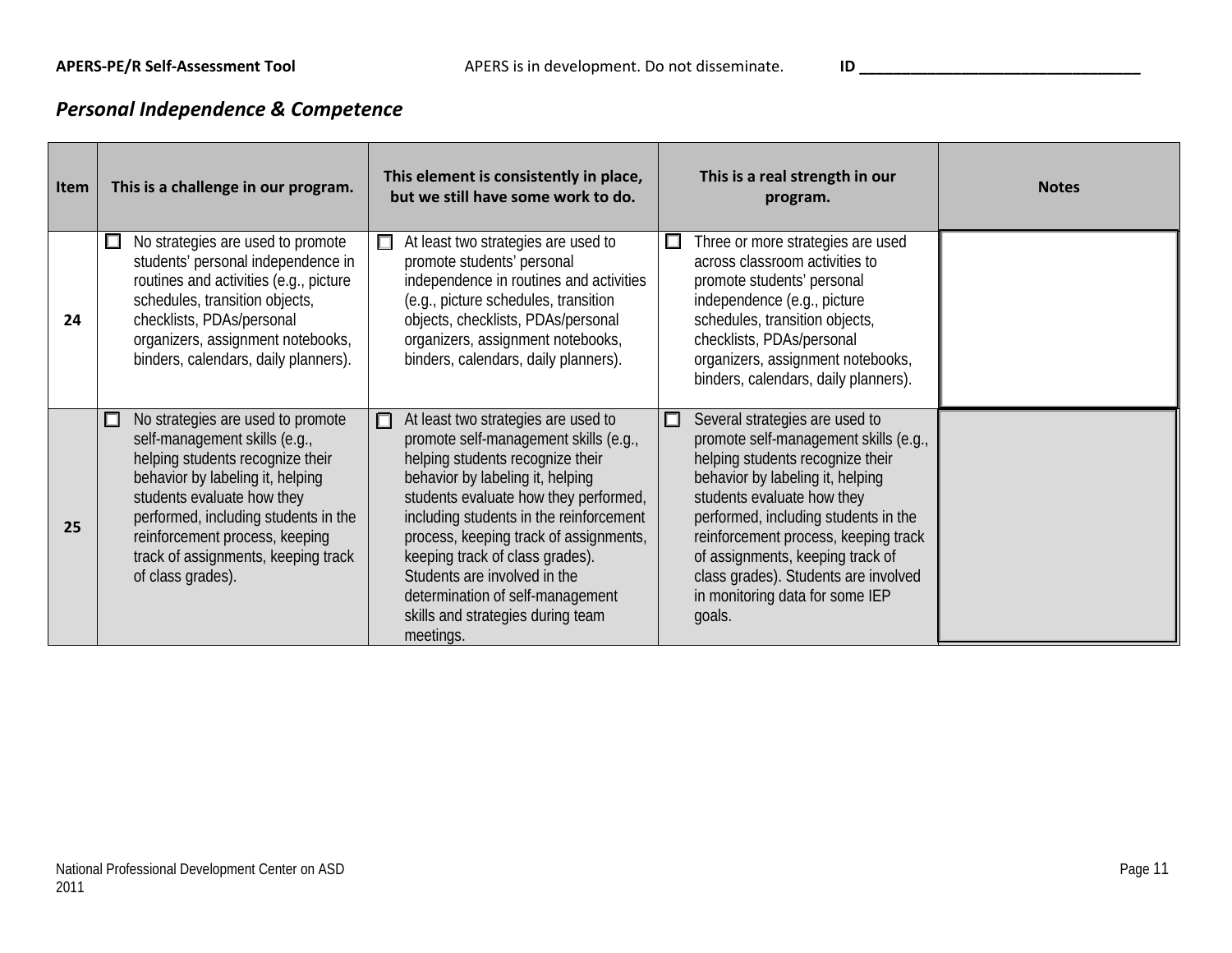### *Functional Behavior*

| Item | This is a challenge in our program.                                                                                                                     | This element is consistently in place,<br>but we still have some work to do.                                                                                                                                                                                                                                                        | This is a real strength in our                                                                                                                                                                                                                                                                                                                                                                                                                                                                                                     | <b>Notes</b> |
|------|---------------------------------------------------------------------------------------------------------------------------------------------------------|-------------------------------------------------------------------------------------------------------------------------------------------------------------------------------------------------------------------------------------------------------------------------------------------------------------------------------------|------------------------------------------------------------------------------------------------------------------------------------------------------------------------------------------------------------------------------------------------------------------------------------------------------------------------------------------------------------------------------------------------------------------------------------------------------------------------------------------------------------------------------------|--------------|
| 26   | When interfering behaviors occur,<br>team members do not use a<br>functional behavioral assessment<br>(FBA) to understand the cause of the<br>behavior. | When interfering behaviors occur, a<br>member of the team conducts an FBA to<br>determine the cause of the behavior.<br>Team members observe the student and<br>the interfering behavior in the context<br>where the student displays the behavior<br>(e.g., home, school, community) and<br>include these observations in the FBA. | program.<br>When interfering behaviors occur,<br>╙<br>team members conduct an FBA in<br>collaboration with family members,<br>generate a hypothesis statement in the<br>FBA about the potential function(s) of<br>the behavior (e.g., behavior serves as<br>an escape or tangible/access function),<br>and identify possible replacement<br>behaviors that can serve as the focus<br>of the intervention to reduce interfering<br>behaviors.                                                                                       |              |
| 27   | $\Box$ Team members do not develop an<br>intervention plan to address<br>interfering behaviors.                                                         | $\Box$ One member of the team (e.g., special<br>education teacher, general education<br>teacher, SLP) develops an intervention<br>plan to address interfering behaviors<br>when they occur and implements the<br>identified strategies and interventions in<br>a consistent manner when the<br>interfering behaviors occur.         | $\Box$ Team members develop a<br>comprehensive intervention plan in<br>collaboration with family that includes<br>assessment of current skills and any<br>interfering behaviors, instructional<br>strategies for teaching replacement<br>behavior and skills, practice strategies<br>(e.g., environmental engineering), and<br>a plan for what to do if interfering<br>behavior continues to occur and<br>implement the identified strategies and<br>interventions in a consistent manner<br>when the interfering behaviors occur. |              |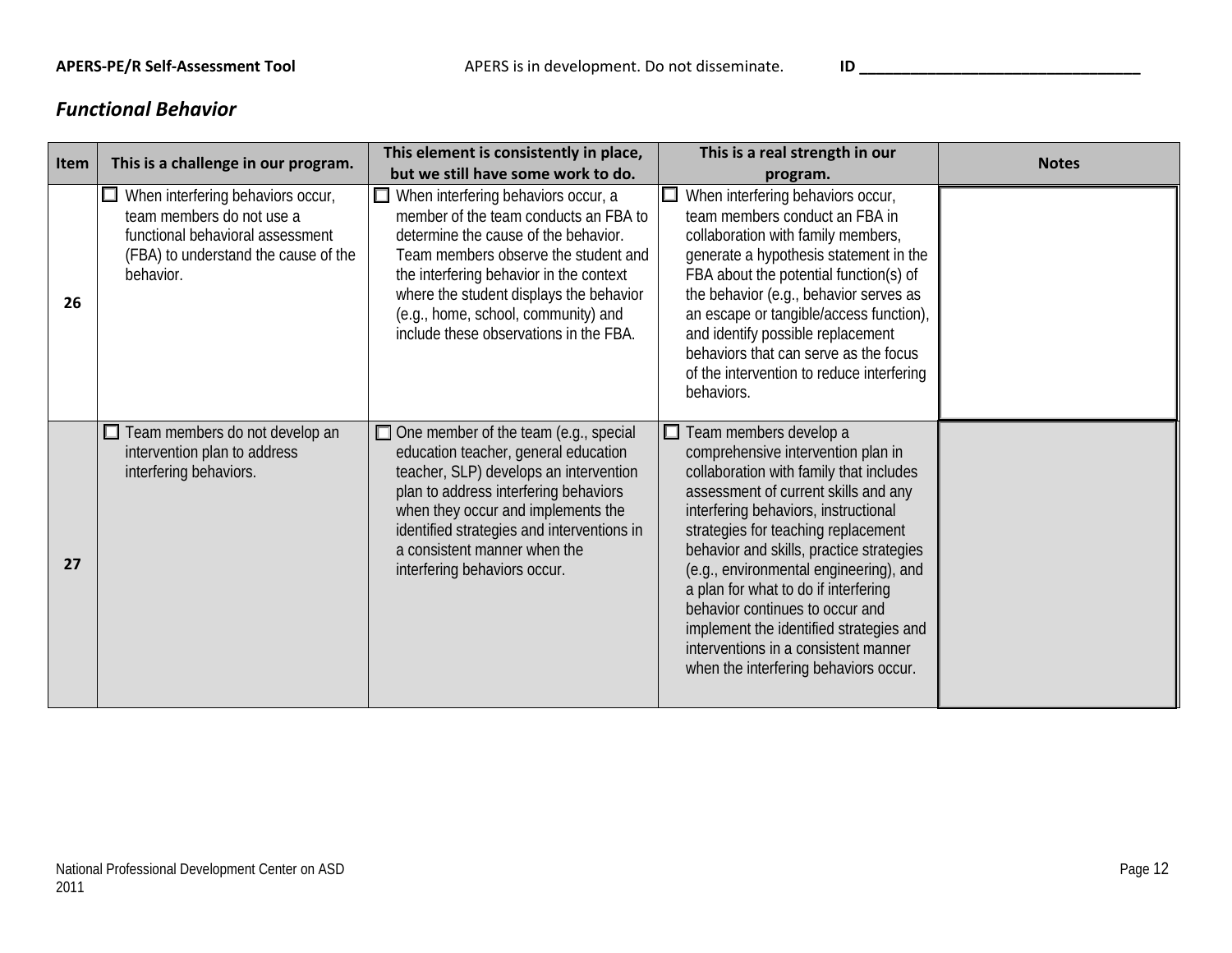# *Family Involvement*

| Item | This is a challenge in our program.                                                                                                                                                                                                                                    | This element is consistently in place,<br>but we still have some work to do.                                                                                                                                                          | This is a real strength in our<br>program.                                                                                                                                                                                                                                                                                                                                                                                                                                                                       | <b>Notes</b> |
|------|------------------------------------------------------------------------------------------------------------------------------------------------------------------------------------------------------------------------------------------------------------------------|---------------------------------------------------------------------------------------------------------------------------------------------------------------------------------------------------------------------------------------|------------------------------------------------------------------------------------------------------------------------------------------------------------------------------------------------------------------------------------------------------------------------------------------------------------------------------------------------------------------------------------------------------------------------------------------------------------------------------------------------------------------|--------------|
| 28   | Key team member has no<br>ப<br>communication with family outside<br>of the IEP conference.                                                                                                                                                                             | $\Box$<br>Key team member sometimes<br>communicates with parents by sending<br>home weekly to monthly reports of<br>activities in the classroom.                                                                                      | Key team member has a system for<br>□<br>regular communication that is<br>individualized to each family and is<br>consistently used. Teachers and<br>team members avoid jargon and<br>acronyms when communicating with<br>parents/families, and when technical<br>terms must be used, they are<br>explained.                                                                                                                                                                                                     |              |
| 29   | Team members provide little<br>information that is important to<br>families (e.g., instructional strategies,<br>community resources, post-<br>secondary options, transition<br>process, recreation/leisure, job fairs<br>or other topics as requested by<br>families). | Key team member provides some<br>information that is important to all<br>families (e.g., general instructional<br>strategies, community resources, post-<br>secondary options, transition process,<br>recreation/leisure, job fairs). | Team members provide information<br>that is important and individualized for<br>families (e.g., specific instructional<br>strategies, community resources, post-<br>secondary options, transition process,<br>recreation/leisure opportunities for<br>individual student, or topics as<br>requested by a family). Information<br>provided to families by team members<br>contains few technical terms and is<br>easy for most parents to understand<br>(e.g., little or no jargon, family-friendly<br>websites). |              |